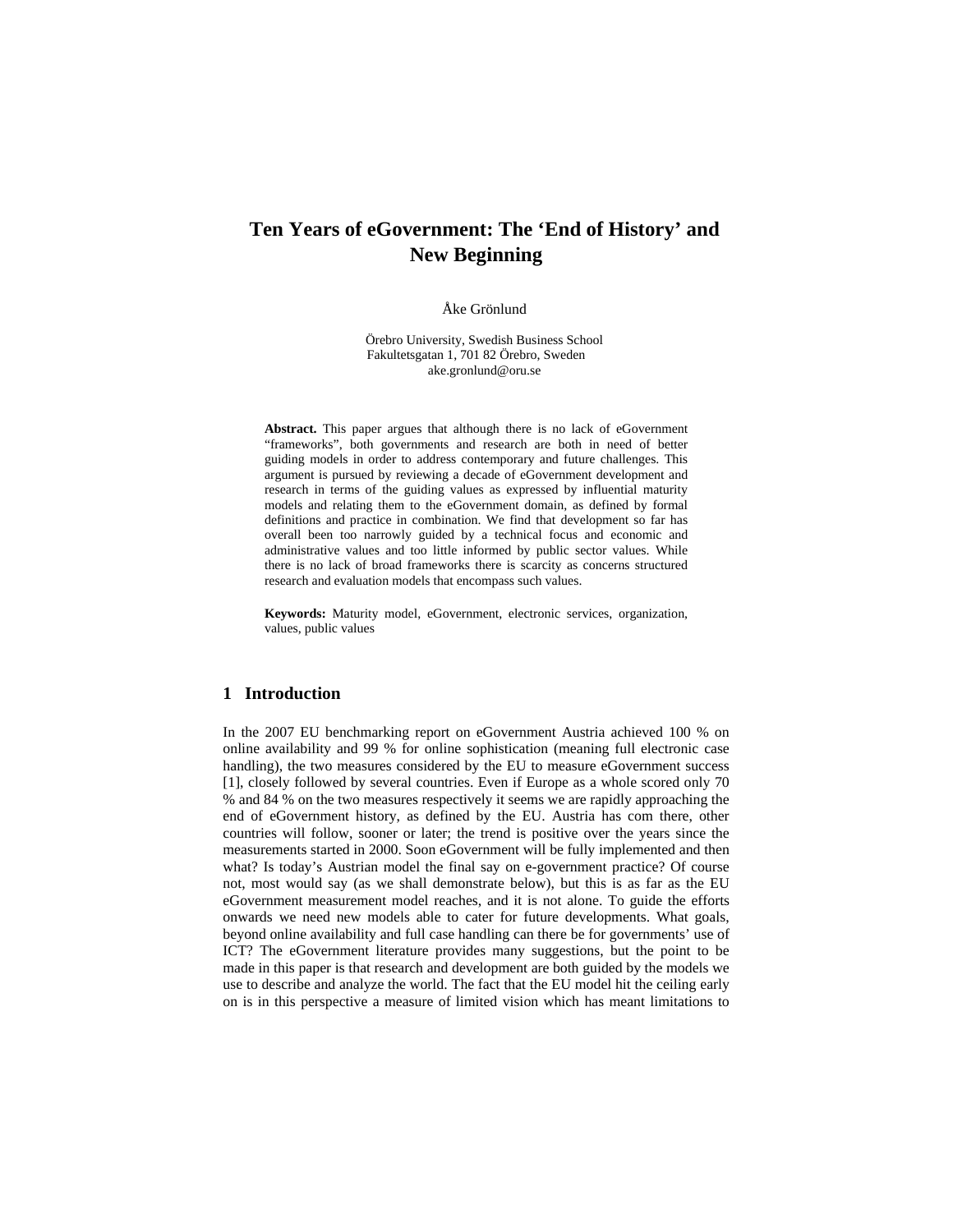what has been done so far, both in research and practice. While it is easy to point at very creative exceptions (as we will below), eGovernment research is largely a collection of descriptive case studies [2]. There is little theory involved and very little of the theory that is actually there involves both "electronic" and "government", as this paper will demonstrate. Two reasons for this, the paper argues, are that IS researchers have focused too much on technology and even though there is quite some discussion about organizations we have largely ignored government, which is not just any organization. Note that the point of this paper is that structured models are missing, not identification of factors. There is quite some literature on "important factors", but there is so far too little ambition to model relations among factors in ways that sufficiently well cover the problem domain. According to Dawes [3], "Research into relationships among government, society and technology has grown substantially over the past 30 years. However, most research and most advances in practice address narrowly defined categories of concern such as government organization, citizen services, interoperability, or personal privacy."

This paper argues that although there is no lack of eGovernment frameworks, government organization and research are both in need of better guiding models in order to address the step change that is necessary to meet many of the contemporary and future challenges.

The research question of this paper is, what requirements are there for eGovernment maturity models able to guide us over the coming years of new eGovernment challenges and developments? How well do existing models meet the criteria, and what are their shortcomings?

## **2 The eGovernment Domain**

There is no explicit eGovernment theory, but there are several definitions. There are numerous things that researchers and practitioners do under the label of eGovernment or some synonym. None of these things can be discarded so long as they fall within one or more of the many explicit definitions existing. Noncontroversial examples of the latter would include privacy, accountability, trust and many more. Controversial ones would address government organization and public values.

The eGovernment domain can be defined by a combination of two approaches. One is to consider all the explicit definitions that organizations and researchers use to delimit and specify the field. The other, complementary, approach is to consider what is done under the label of eGovernment, in research and in practice and analyze the implications. In this section we will do both. We will then combine the two results and define the eGovernment domain in terms of both breadth and depth. Breadth will mean to what extent models cover all the issues and stakeholders involved, and depth will mean how well they deal with the issues involved; the relation with government.

#### **Explicit definitions**

OECD [3] reviewed eGovernment definitions and arrived at four types of definitions: *Type 1.* "Internet (online) service delivery".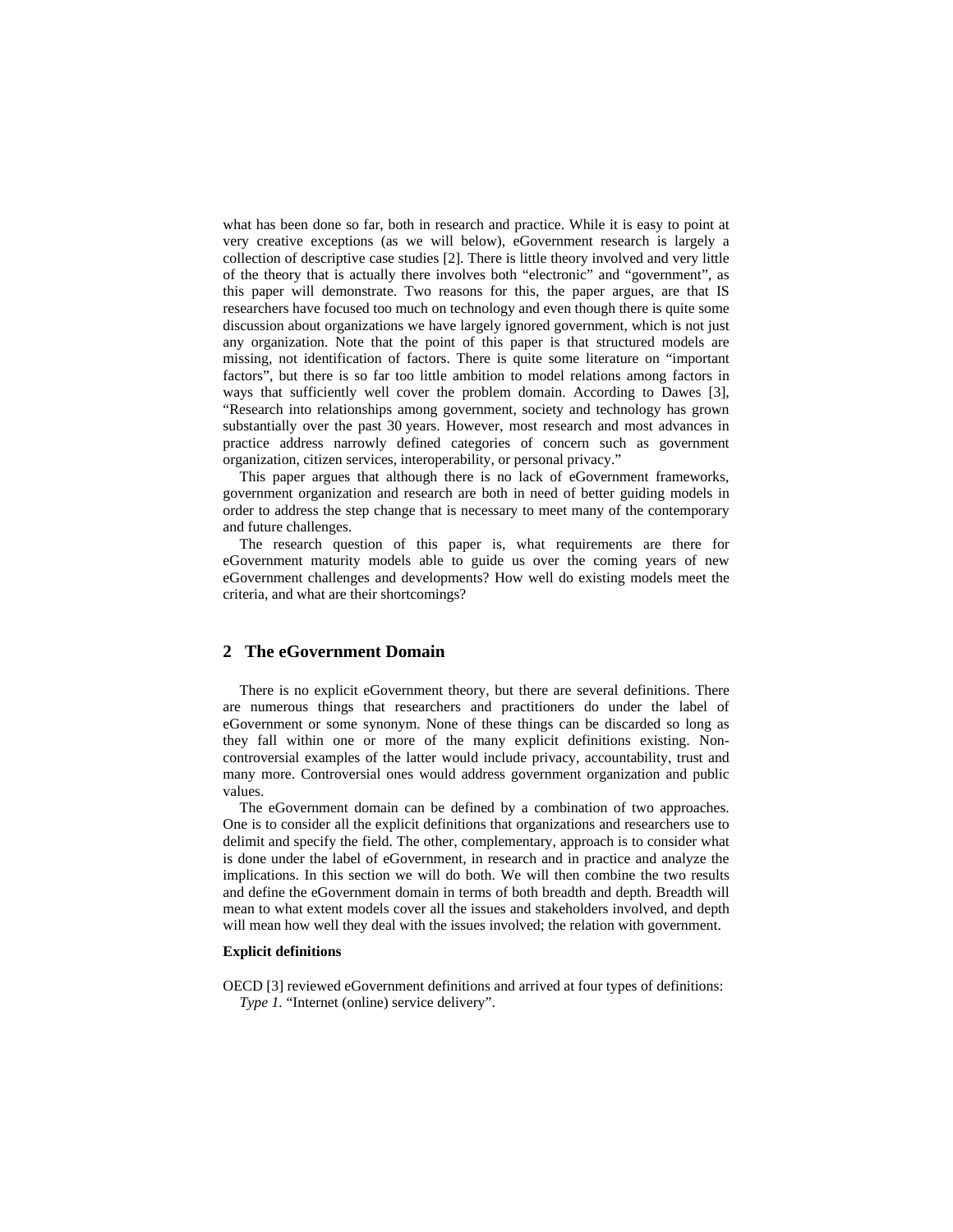*Type 2.* "E-government is equated to the use of ICTs in government. While the focus is generally on the delivery of services and processing, the broadest definition encompasses all aspects of government activity".

*Type 3.* "E-government is defined as a capacity to transform public administration through the use of ICTs or indeed is used to describe a new form of government built around ICTs. This aspect is usually linked to Internet use".

*Type 4.* "The use of ICTs, and particularly the Internet, as a tool to achieve better government". This is the only perspective taking a fundamentally external perspective; "better government" must be measured from outside, in terms of what good it does for society.

The categories differ in terms of both domain definition (breadth) and ambition (depth). Breadth, because "better government" (type 4) is clearly a wider problem, involving more issues and more stakeholders, than "electronic service delivery" (type 1). Ambition, because type 4 definitions explicitly relate to government values while type 1 ones does not necessarily. By all accounts, eGovernment involves stakeholders both in politics, administration and civil society [5]. However, the different OECD definition types focus distinctly on different parts of the e-government social domain [5]. For example, while certainly even electronic services may require legal change, this does not necessarily mean a transformation of public administration. Making internal administration more efficient (type 2) does not necessarily involve either policy change or affect customers/users/citizens directly. At the other end of the OECD definition spectrum, "Better government" does not necessarily involve eservices directly. For example, introducing "cyber laws" protecting privacy broadly across all activities people and organizations may undertake could well be seen as making government a bit better in a country where such legislation previously has been missing. Type 4 definitions include the policy making domain, politicians, and consequently also citizens although not necessarily directly. The OECD taxonomy is useful for our purposes because it relates technology to government. These relations are quite different for each category and the integration is the highest for type 4 definitions where technology is directly related to better government; there is no limitation neither in social scope, technology use, or organizational change. In contrast, the type 1 definitions have a limited social scope, do not measure neither organizational nor policy change, and do not include measures of better government. They might of course include measures of better services which may indirectly be a part of improving government. However, the point to be made – which will be illustrated below – is that government is not only the sum of its services, it also includes other aspects of citizen-government relations such as accountability, trust, fairness, etc.; aspects that not pertain to service delivery alone but also to service specification, audit, legal rights and responsibilities etc. Definitions of types 2 and 3 define intermediate levels of relations between technology and government. The OECD taxonomy hence defines the "depth" of eGovernment.

#### **Implicit definitions: activities and issues**

Implicit definitions concern what eGovernment in practice and research is about. Here we look in particular for the "breadth" of eGovernment, what issues are involved, but as we shall see, depth is also highly involved if not clearly specified.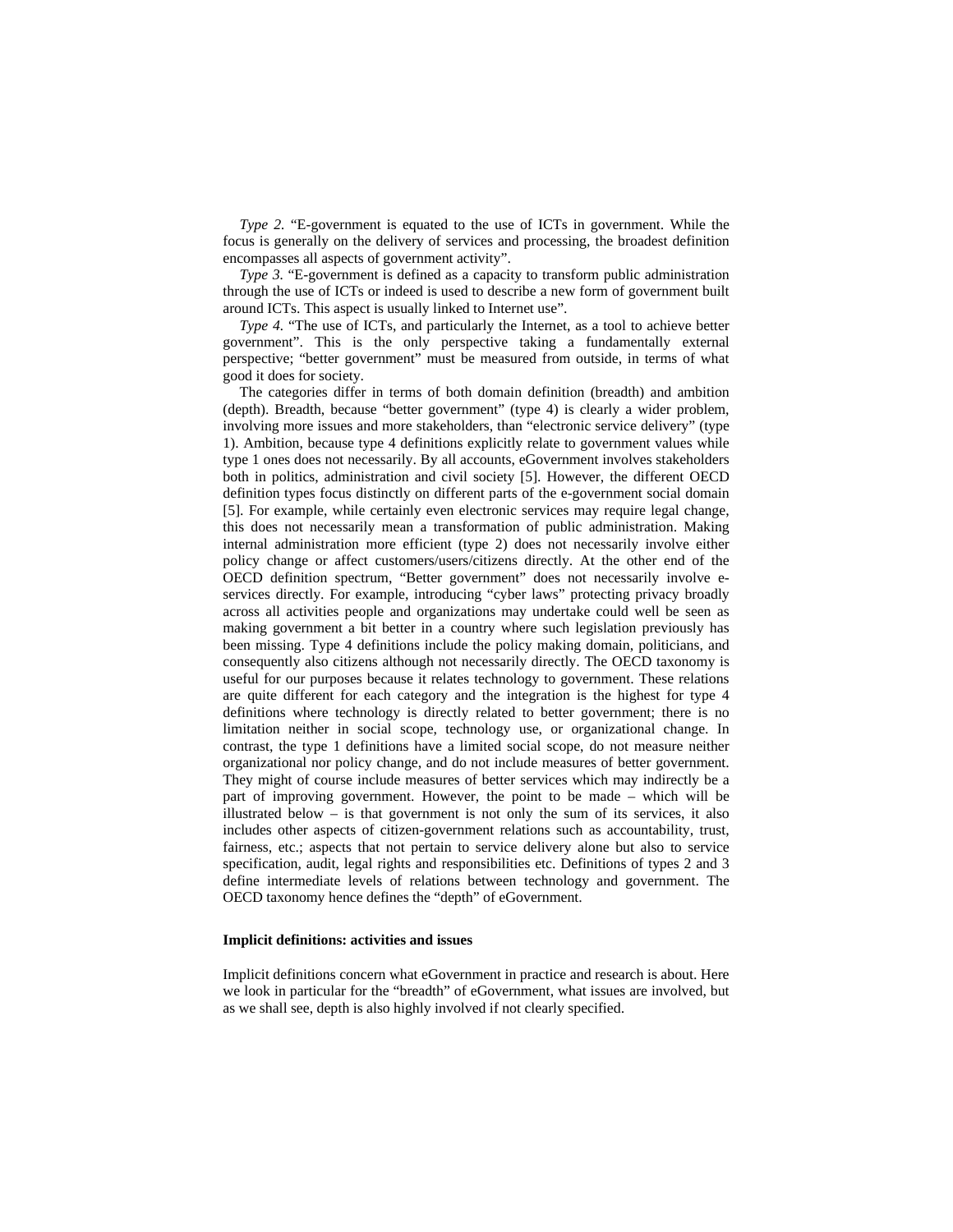eGovernment conferences are typically designed to reflect both developments in practice and researchers' own ideas about what might be interesting now or in the future. Hence the calls for papers typically include comprehensive overviews of what is considered to be the contemporary contents of the field. The following examples are taken from the calls to two main conferences, EGOV  $09<sup>1</sup>$  and dg.o  $09<sup>2</sup>$  which are respectively the main European and US eGovernment conferences. For reasons of space and focus we will not here exhaustively list topics but only submit examples to make three points important for our argument, namely, (1) A comprehensive social domain involving all stakeholders and all government activities is today generally understood as the correct focus of eGovernment study. Limitations, such as focusing on e-services, should be considered as sub-domains and be contextualized within the total domain; (2) The technical eGovernment domain is today seen to include any technology that can be applied to interactions within that social domain; and (3) The OECD definition taxonomy serves as a useful benchmark to analyze maturity models as it can contain any and all of the issues covered by the conferences.

The dg.o conference call supports these three points already by its very structure. It contains four categories, (1) Digital Government Application Domains, (2) ITenabled Government Management and Operations, (3) Information Values and Policies, and Information Technology, and (4) Tools to Support Government. Category 1 defines the social domain widely in terms of all sorts of government operations, ranging from courts, education and health to natural resources management, transportation systems, and urban planning. In short: any social area where interaction between government and citizens is organized and/or regulated. Theme 2 defines the organization of government operations, pertaining to OECD definitions type 2 (for example "IT service architectures" and "cross-boundary information sharing and integration") and 3 (for example "decision making processes" and "IT adoption and diffusion"). Theme 3 directly matches the OECD type 4 definitions as it focuses on government values to society, such as participation, transparency, trust and openness. Finally, theme 4 addresses the technology domain in an open way, by means of categories not limited to specific technologies but application areas which can be related to government values, such as "collaboration tools".

The EGOV 09 conference themes also suggest OECD type 4 definitions (depth) as well as a wide technical and social domain definition (breadth). For example themes like "e-participation, e-citizenship and digital democracy", "mass collaboration of stakeholders in government modernization", and "e-policy, e-governance, ethics and law" imply type 4 definitions because they involve citizens, discuss roles of different stakeholders ("governance"), and concern issues at the heart of government, such as participation. They also imply a wide social domain definition. Themes like "crowd sourcing, grid computing, social software" and "mobile technologies" imply a wide technological domain definition not limited to web technologies

Conference calls give a picture of what researchers and practitioners in the field find worthwhile addressing at a given point in time. A more analytical picture is given by an EU-commissioned research project analyzing expected futures of eGovernment,

 <sup>1</sup> http://www.egov-conference.org/egov-2009/call-for-papers 2 http://www.dgo2009.org/index.php/en/call-for-papers/52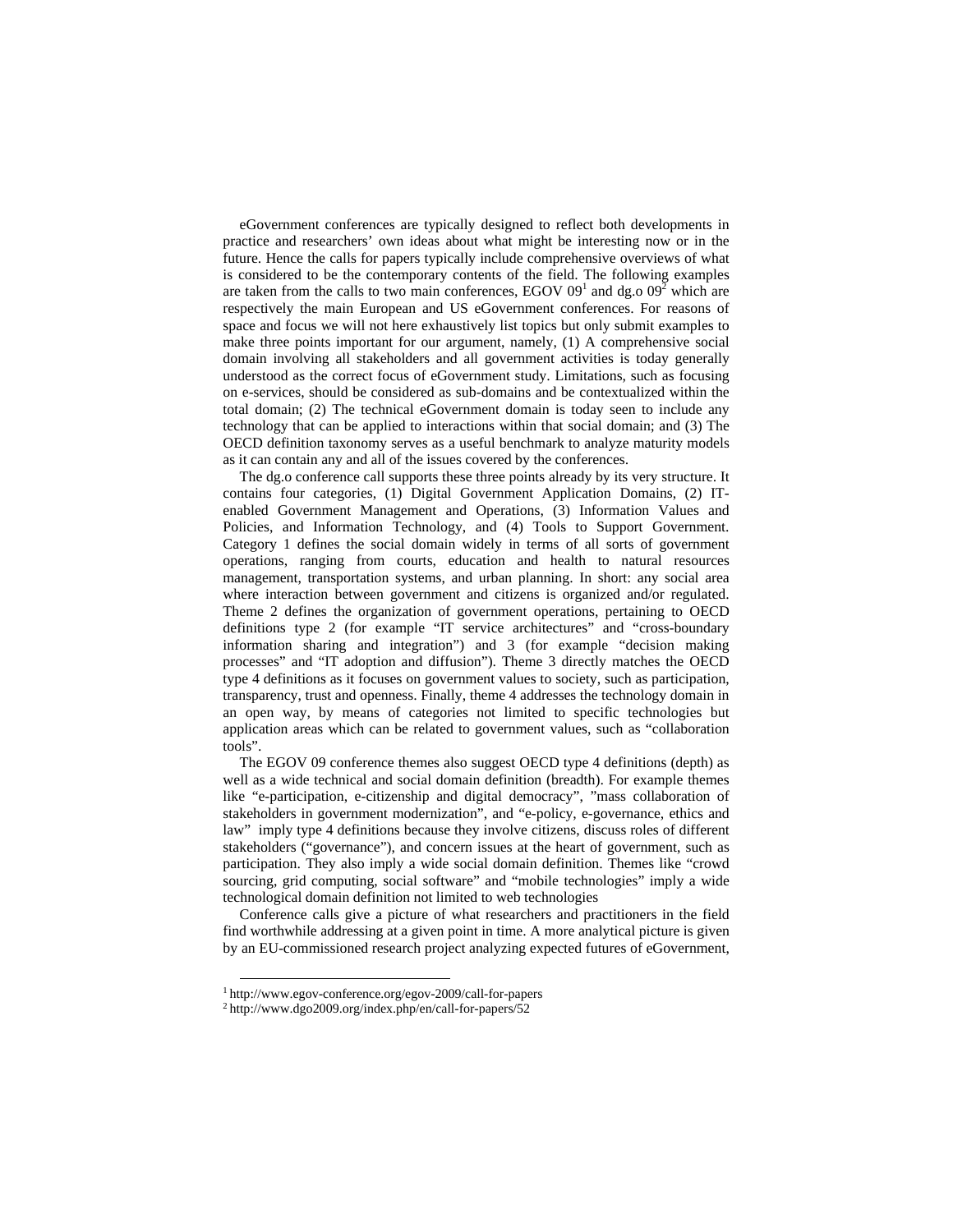RTD2020, which analyzed the current state of the art in eGovernment globally and developed future scenarios and research themes based on a series of workshops involving senior practitioners and researchers. One outcome of the research was thirteen research themes [6] that were represented both in the current state analysis and the scenarios for the future, which together represent researchers' and practitioners' view of the eGovernment field.

Consistent with the conference calls, the themes of RTD2010 outline a field where "better government"-type definitions are necessary (e.g. "government's role in the virtual world"; "performance management"), where a wide social domain is addressed (e.g. "cultural interoperability", "e-participation"), as well as an open mind towards new, not yet developed, technologies (e.g. "cyberinfrastructures", "ontologies", "intelligent information"). This paints a picture of a field with great breadth. As for the depth, many of the themes are far-reaching in terms of the role of government and address change yet unseen; "the role of government" and "the value of ICT investments" being two examples that reach far beyond "full electronic case handling", which is the end-of-history for the EU benchmarking model.

Integrating the RTD2020 results into a comprehensive general eGovernment framework, Dawes [3] suggests six central dimensions that need to be taken into account: the purpose and role of government, societal trends, changing technologies, information management, human elements, and interaction and complexity. These six ideas together suggest a government in a state of change due to its role as a central agent in what Dawes calls a "dynamic open socio-technical system". Within this view there is no real difference between government and e-government. ICT is one out of several areas where the development affects government and where government has some opportunity to influence the development. Governments can not think away ICTs, they are inherently intertwined with most operations. Even though ICTs will continue to develop and governments will continuously have to develop new and more effective ways of operating focus will no longer be on the "e" but on the underlying values, issues and processes which governments need to sustain.

This brief review of two major contemporary conferences and a comprehensive research effort investigating present and future eGovernment themes, corroborate the definition of the eGovernment domain made above. It includes (1) a wide social domain including stakeholders in politics, administration and society, (2) a wide technical domain not limited to any particular technology, and (3) a focus on several issues specifically to do with government values, such as accountability, legitimacy, and responsibility, which concern the very role of government. Even though neither the conference calls nor the RTD2020 or Dawes' framework explicitly define eGovernment, the implication of their framing of the field clearly is in line with the type 4 definitions in the OECD taxonomy; eGovernment needs to be discussed in terms of its role to achieve "better government".

## **3 Models of eGovernment Development**

Having defined the eGovernment domain we will now turn to an analysis of some of the more commonly used and/or discussed maturity models. The first purpose of this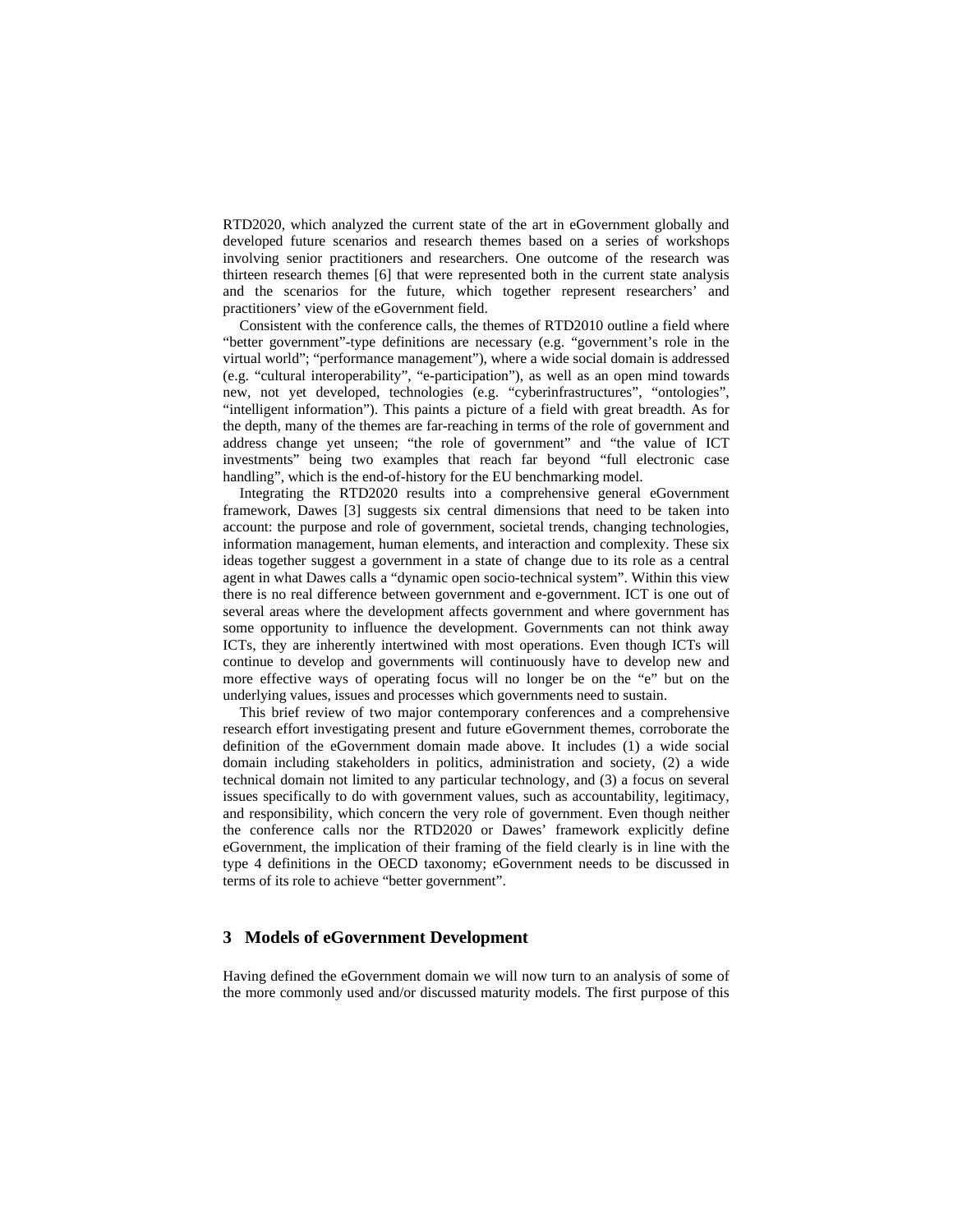analysis is to see how well they can serve as guiding visions of future eGovernment development. A second purpose is to provide some empirical basis for discussing the need for better models for the next decade, at least, of eGovernment.

The presentation below is organized by the OECD taxonomy, for two reasons. First, as already discussed this taxonomy is organized by "depth", degree of involvement with issues pertaining to government values. Second, it also provides a rough but adequate time perspective on the development in eGovernment practice.

### **Type 1: Service delivery models**

The EU model used for benchmarking across Europe since 2000 contained four steps until 2007 when a fifth step was added. The original four stages sequentially were: information, one-way interaction, two-way interaction, and full electronic case handling [7]. In the latest (2007) measurement, the list was complemented with a fifth step called "personalization" which means proactive and/or automatic service delivery of a service granted by law, for example tax return or unemployment subsidy, without request from the user [1].

The EU benchmarking model is not alone in this definition. Another much cited series of measurements covering the whole globe was done by Brown University in the US, in which eGovernment is defined as "the delivery of public sector information and online services through the Internet" [8]. Seen as limited models focusing on one particular eGovernment issue, this kind of models are not problematic even though they clearly limit vision. When used as the only guiding star they might be detrimental as they avoid the complex issues of eGovernment. They show us what is on the web but do not help us decide if or how this leads to "better government". If models like these are taken to define the eGovernment field we are near the end of its history.

#### **Type 2 and 3: Organizational change models**

Because many models mix elements of OECD definitions type 2 and 3 – organization and policy is closely related in the public sector – we keep these two together in this account. Models in this category deal with interoperability and integration of services across government department borders. As government departments are heavily regulated by law almost anything concerning extending cross-border integration requires some change of regulation.

The arguably most cited model early on in this category is by Layne & Lee [9]. The four stages of this model concern the "multi-perspective transformation within government structures and functions as they make transitions to e-government", that is both technological and organizational challenges are involved. The stages are cataloguing, transaction, vertical integration, and horizontal integration. The focus is clearly on integrating technology to allow for data transfer. For example the goal of vertical integration is "to seamlessly integrate the state's system with federal and local systems for cross referencing and checking". Associated risks, such as privacy intrusion are mentioned as challenges, however only to the extent they pertain to data. Viewed from a government value perspective, privacy is not an individual challenge, just some technical detail, but part of a trustworthy, and legally regulated, relation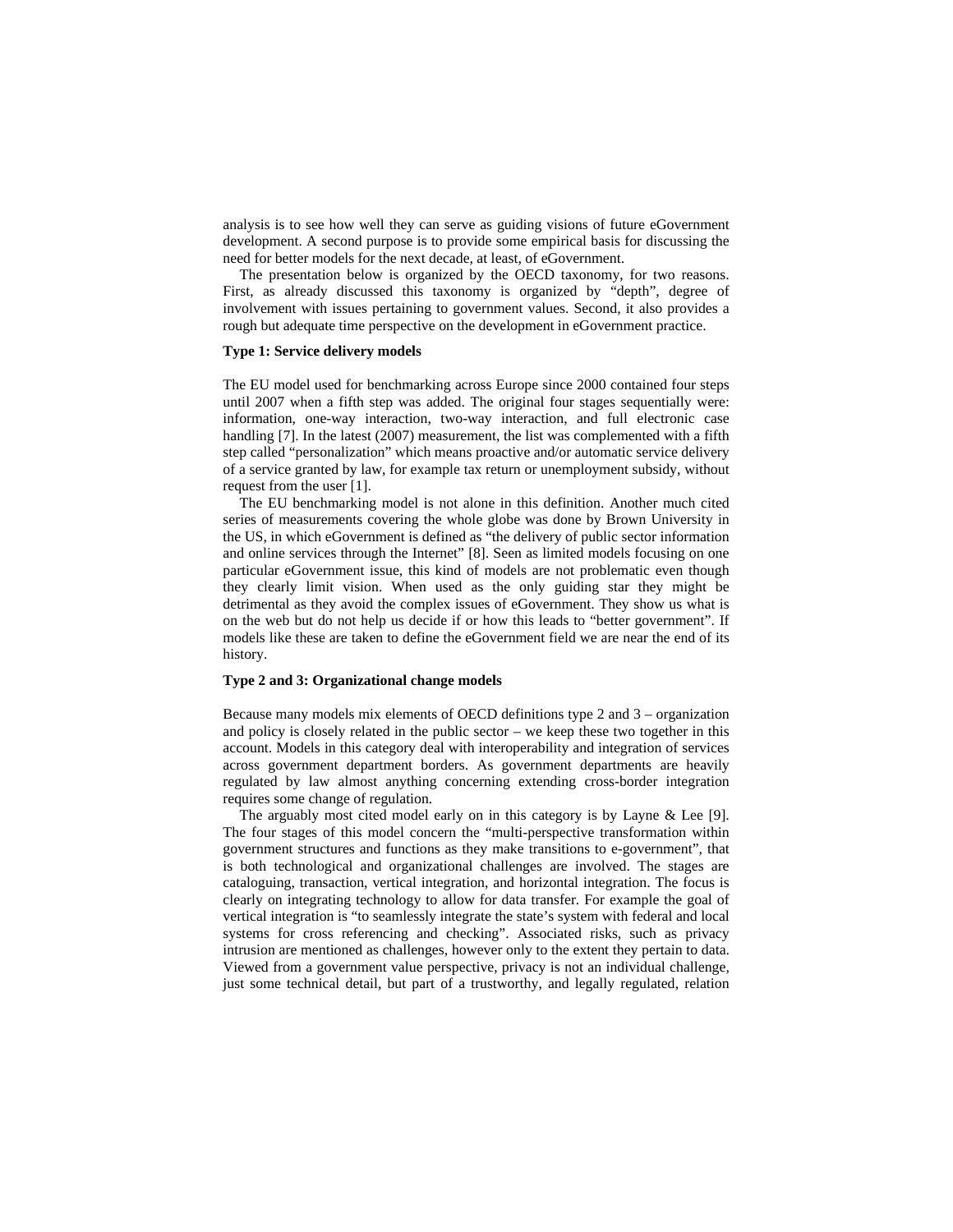between government and individuals where not just data is concerned but credibility, accountability and accountability.

Models of this kind considerabl widen the focus as compared to the type 1 ones as they bring in organizational issues. However, in doing so, they tend to be blind to the depth of issues involved; they tend to avoid policy. Integration and interoperability are positive for management, but they are contested values in government. For example, maximizing integration may jeopardize privacy as data flows freely and without citizen control (which is one part of the very definition of privacy). It increases some risks, e.g. for intrusion and fraud, other (negative) government values. It blurs the borders between government organizations which can reduce accountability. Accountability is strictly regulated in (democrativ) government and is one fundament for (any) government's legitimacy. Cross-department electronic, automated, services require reorganizing the accountability regulation accordingly so that no gaps occur [10, 11, 12]. This is an issue that involves not just management but also policy.

Layne and Lee are not alone. Gil-Garcia [13] reviews a number of stage models of this type (including the Layne  $\&$  Lee one), summarizing them by the following 7-step resultant ladder. The basic thrust identified behind the models is that of integration of technology: "The evolutionary approach examines e-government stages: from developing a Web page to integrating government systems behind the Web interface " [13].

- 1. Initial presence: getting on the Internet, static information.
- 2. Extended presence: more dynamic, specialized information that is distributed and regularly updated in a great number of government sites
- 3. Interactive presence: Governments use a statewide or national portal to provide access to services in multiple agencies.
- 4. Transactional presence: Citizens and businesses can personalize or customize a national or statewide portal.
- 5. Vertical integration: integration, virtual, physical or both, of similar services provided by different levels of government.
- 6. Horizontal integration: comprehensive and integral vision of the government as a whole.
- 7. Totally integrated presence: Defined as full integration horizontally as well as vertically.

This 7-step model is more detailed than the Layne and Lee one but not fundamentally different.

There are models basically belonging to this organizational change category that border to next level in the OECD taxonomy, "better government", because they explicitly include the concept of values. For example Gottschalk [14] speaks of "value interoperability" which is recognized as a precondition for (full) interoperability, but value is not specified in detail, neither related specifically to government values.

A popular contemporary discussion is that of Enterprise Architectures (EA). Although EA emerged as a technical concept it has been extended to cover whole organizations, and whole governments [15]. For example the US Federal Enterprise Architecture (FEA) includes five levels starting at the top from goals, performance measures and outcomes and working downwards detailing and specifying distinct layers; in turn, business processes, service components, data, and technologies [16,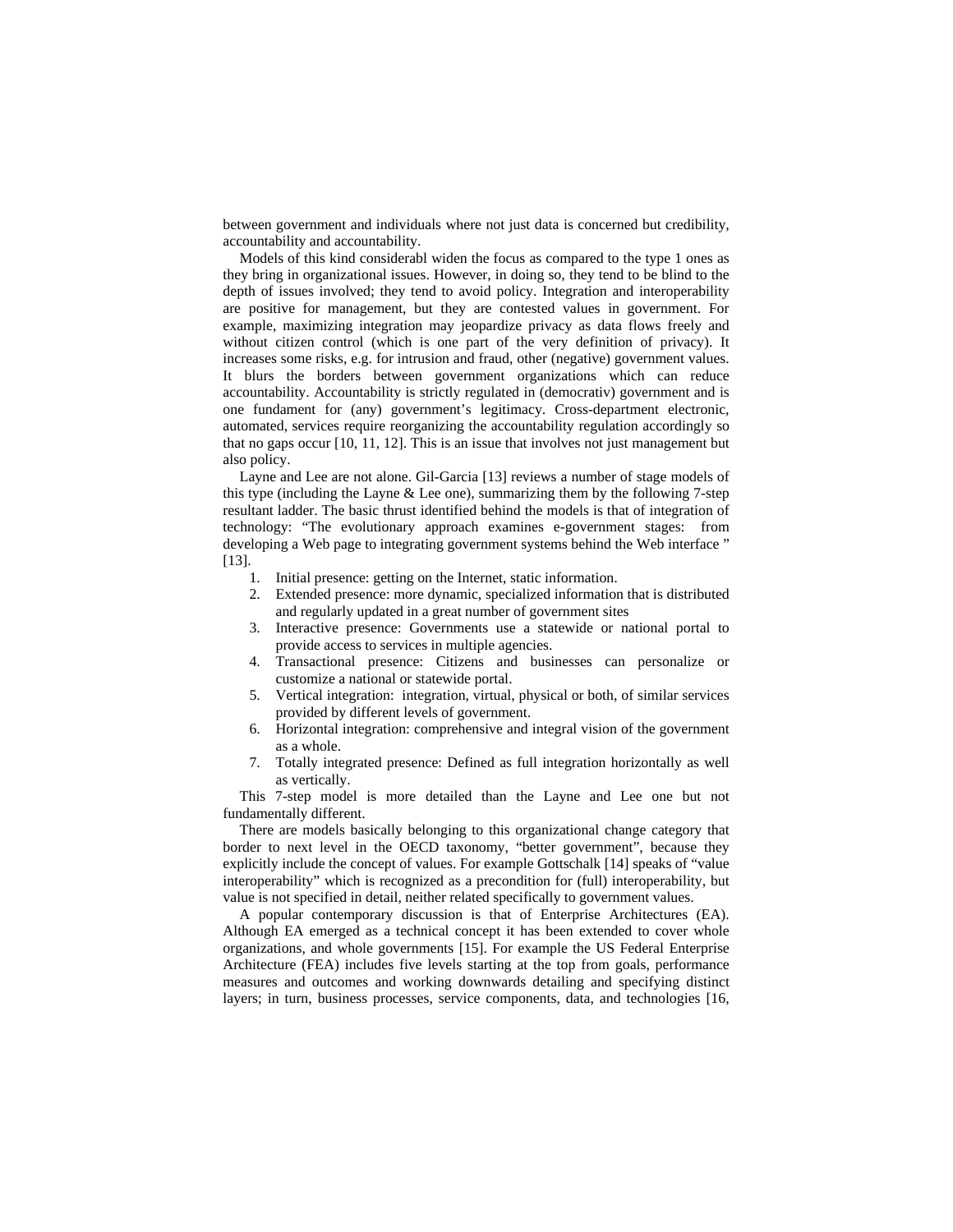17]. By using this model thoroughly, values will be used at the top level to define goals and performance measures and thereafter logically determine definitions and specifications all the way down the pyramid to the bottom layers, data and technologies. However, EA and FEA models are "empty". They are comprehensive logical frameworks defining process maturity but they do not contain specific government content and they do not specify stages. They do define different levels of maturity, however, and are in this respect less vulnerable to advances in research and practice. While this makes them less well-defined in terms of eGovernment definitions it also makes them very useful. They can be used to guide development towards convergence, provided other models are there to fill them with eGovernment specific contents.

### **Type 4 – better government models**

While there are many dimensions along which government can improve and there is no way to define a "best" government, type 4 models are such that relate ICT use in government to government specific factors. The only evaluation model so far that is explicitly built on a comprehensive eGovernment definition is the EU eGEP (eGovernment Economics Project) model. There are indeed models for assessing enterprise architectures, and specifically the FEA [18], and there are maturity models for assessing capabilities in general, such as Capability Maturity Model, CMM [19]. While well defined to measure maturity of processes, these models are, again, "empty" with respect to eGovernment; they do not address government-specific values specifically.

The eGEP model was constructed by the EU for the purpose of being able to monitor eGovernment more generally than the benchmarking model presented above. The eGEP model is designed after the EU definition of eGovernment, which is an OECD type 4 definition:

> "e-Government is the use of Information and Communication Technologies in public administrations combined with organizational change and new skills in order to improve public services and democratic processes" [20].

From this definition, three "value drivers" are elicited, efficiency, democracy and effectiveness. These are specified by several variables, leading to financial  $\&$ organizational, political, and constituency values respectively [21]. The project reports both a theoretical model underpinning the choice of variables and specifies measurement of indicators. Although not every government value is specifically addressed the model as such can cover everything.

In terms of OECD match, eGEP specifies better government. However, there are reasons to question the depth of the model. Many measures are shallow and it is questionable how well they indicate positive change with regard to the often complicated issues covered. For example, "participation" is measured by "number of queries submitted online", and "transparency and accountability" is measured by "number of services requiring a two-way interaction with users" [21, p. 48]. The ambition with the model is to use quantitative measures so at least calculation is unambiguous and interpretation minimized. This is laudable but there remains the problem of explaining how well the indicators used reflect the underlying reality, the values pertaining to government. Government values are of different nature as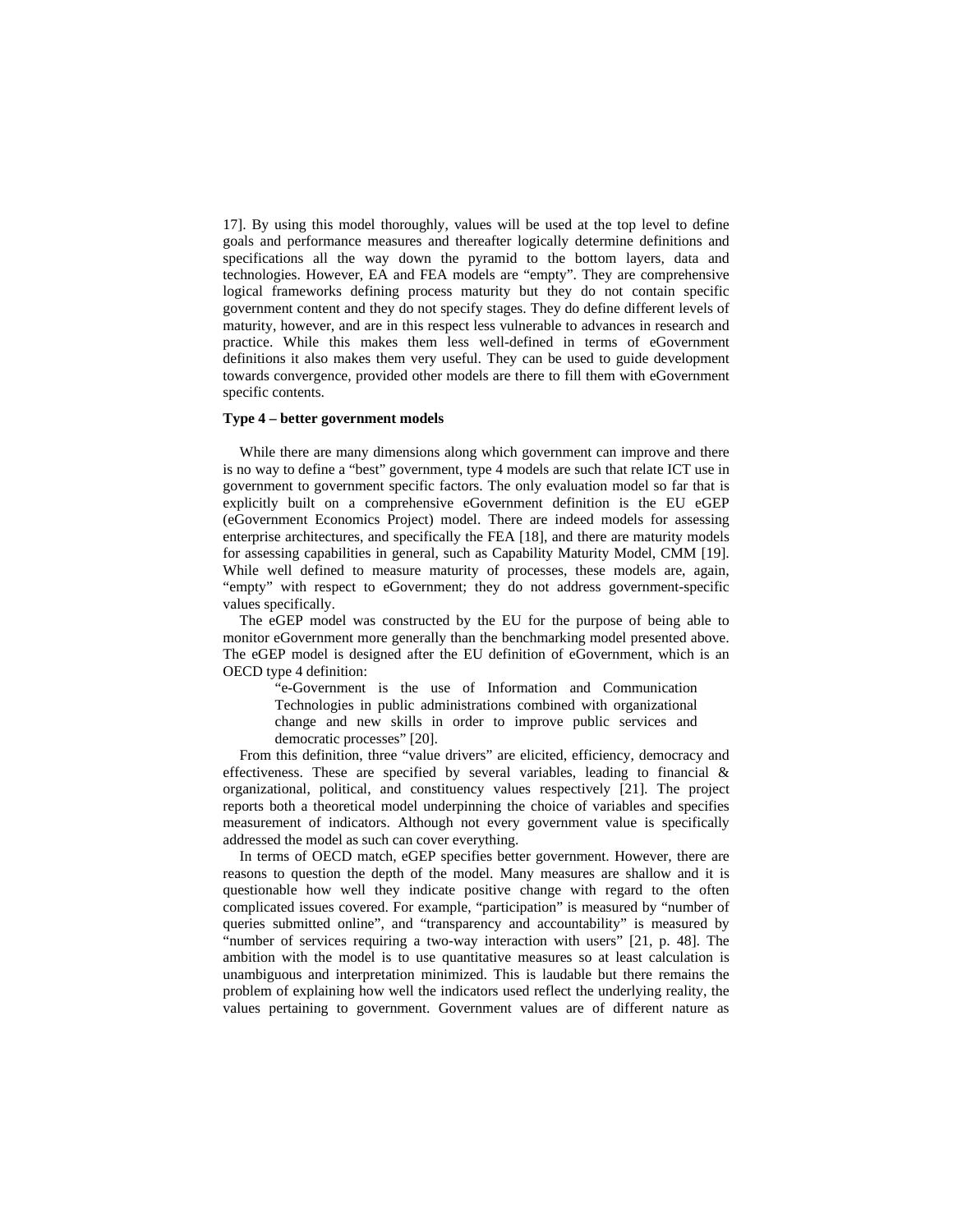concerns measurability. Some values, such as privacy, can not be defined once for all as there is no absolute measure. What is considered "enough" privacy can at the end of the day only be measured by citizens' preferences. These change over time, and they are different in different countries depending on traditions. Other values, such as accountability, can in fact be measured objectively. For each step of each process accountability can be specified and communicated so that all actors can know what is expected from them. The distribution of responsibilities can be discussed, but as long as there are no "accountability gaps" in the processes – issues or events unaccounted for – the process can be trusted from this point of view. While this is not always the case, and electronic cross-organizational services risk inadvertently creating new such gaps (Smith et al, 2008) the point is that accountability can be specified. It does not seem, however, that it can in any reasonable way be measured by the number of services requiring two-way interaction. And it can not be reduced to "transparency". While transparency is one necessary ingredient in accountability it is not sufficient. Accountability is about someone actually taking responsibility for activities, and nonactivities, it is not just about information.

In view of such in-depth analysis of the values involved it is open to discussion how well the EGEP model can measure progress.

## **4 Discussion**

There is no doubt that ICT will continue to develop and that government will become more sophisticated in using it for improvement, and in this paper we took the approach that we should update the eGovernment research field so as to stay in business by being able to follow, and hopefully even lead, the further development.

To that end we started by asking, what can we do to modernize the field so as to be able to understand and guide further development? We first asked how the eGovernment domain should best be defined. This question was answered by reference to the OECD taxonomy of eGovernment definitions in combination with a review of today's state of the art and future expected developments. The review of eGovernment practice showed that the fourth type of definition ("better government") was necessary to cover the depth of the eGovernment domain, as were wide definitions of the social and technological domains involved.

At this point let us briefly introduce our eGD-MAM (eGovernment Domain Match Analysis Model), designed to analyze and compare the kind of models we have presented here. It uses five criteria to assess maturity models' match with the eGovernment domain as discussed above: (#1) Coverage of the social domain, (#2) Coverage of the technological domain, (#3) Domain integration, (#4) Consistency and measurability, and (#5) Government (value) relevance. Analyzing the maturity models by means of the eGD-MAM, we can see that models designed after "type 1" definitions, focusing on implementation of electronic services, are clearly approaching the end of their history as guiding stars for the future as they are too limited in terms of four of the eGD-MAM's criteria (except for #4 where they may score well). Most importantly, they are not able to specify the relation with government and hence they cannot help us see if or how online services improve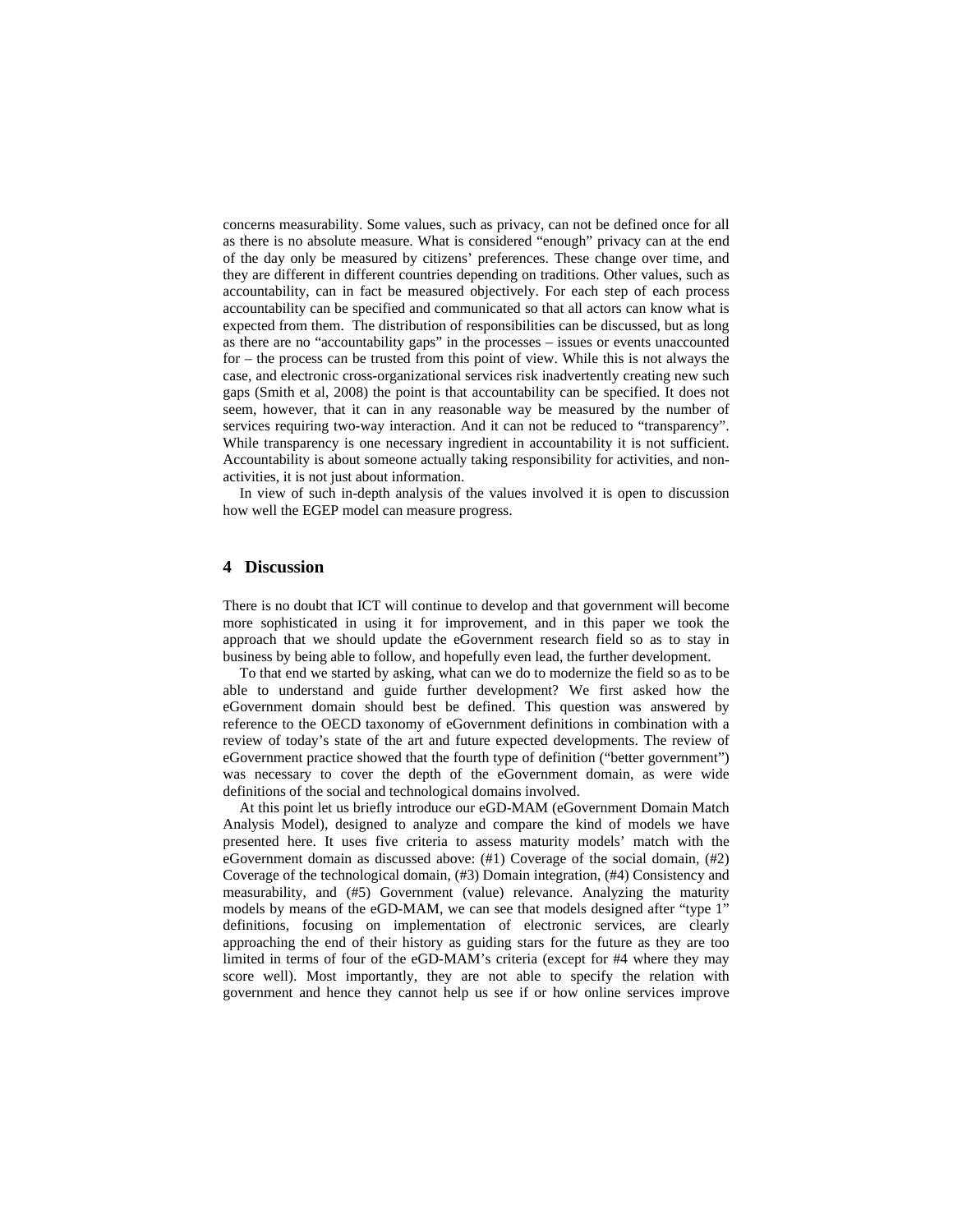government. As of today, we have a number of models that are not capable of meeting the requirements ahead of us and hence not suitable as guiding stars for eGovernment. There are, however, a few models that may prove useful candidates for next decade of eGovernment. These include the specifically eGovernment-oriented eGEP model as well as open process maturity models such as EA assessment frameworks, ISO 9000, and similar. All of these score well on criteria #1 - #4. While the latter type of open models are frameworks measuring form rather than content (and hence do not necessarily score well on #5), the eGEP aspires to a comprehensive eGovernment content measurement by thoroughly defining a number of variables related to #5. There are pros and cons with the different types of models. Open models can more easily become standards because they can be used in any country independent of government traditions, and state of development. Models detailing contents, like the eGEP, will face controversy with respect to the indicators. As electronic services continue to develop and replace manual services, ever more values will be "hardwired" into the processes, such as specifications of accountability, openness, audit trails, etc. This means evaluation of progress in pursuing these values will have to be more sophisticatedly designed to meet legal requirements and build public trust. On the other hand, pursuing models like the eGEP will provide a step further towards understanding eGovernment in terms of the measurable values it brings to governments and, to some extent, citizens. It will lead to more discussion about just what public values are (and hence it may face trouble with a general model quality criterion – simplicity). Pursuing EA or ISO 9000 models, to the contrary, is likely to lead to different countries developing different measures which will likely lead to less focus on contents and more on process. On the other hand, EA and ISO type models have the great advantage that they are consistent across the whole system. Using ISO 9000 leads to standardized products with clearly defined properties, produced by a well-defined process. This means they can be used in modules; each and every part of the production chain will have to adopt the same rules. This is a substantial benefit. Clearly eGovernment maturity models need not encompass the entire field. It is of course necessary to also have more specialized models focusing on steps in the development which are particularly important at a certain point in time. Unlike today's situation where we have seen that the "type 1" models are typically ignoring wider government values, applying EA, ISO and similar approaches will mean that even models with more narrow social or technical scope need to include the "depth" of eGovernment, the relation to government.

To stay in business it is a challenge for the eGovernment field to take up the challenge of constructing better models, starting from where the front line is today. This is, we propose, not among the commonly used technology-oriented models or even the organization-oriented ones limited to technical interoperability and service integration, it is among the policy and government values-oriented ones such as EGEP, EA, and similar. This paper has provided the eGD-MAM model to be used as a test of the quality of existing and new models in the eGovernment field.

#### **Conclusion**

This paper has shown that there is a need for new models to meet the contemporary and future challenges of eGovernment. We have shown that the most important challenge for these new models is to be able to handle government values. That is,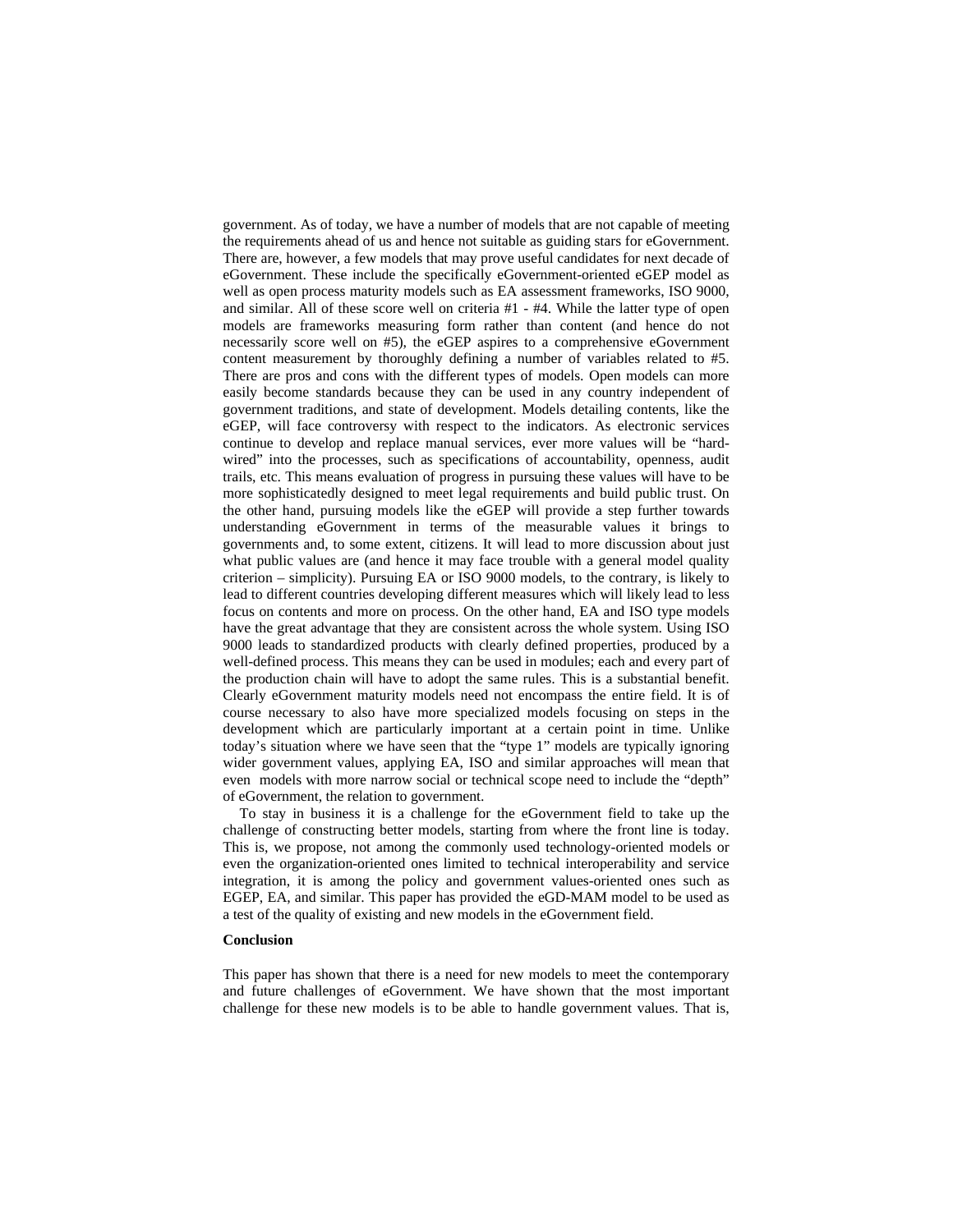eGovernment research must become "deeper". It must better understand the relation between technology, organization and government values. We find that research and development so far has overall been too narrowly guided by technical focus and economic and administrative values and too little informed by public sector values. We suggest that next generation of eGovernment research must take up the challenge of understanding these values and contributing to defining ways of assessing them so that we can understand how eGovernment can contribute to better government. If we fail to do that, the eGovernment research field will face the end of its history. Implementing "full case handling" is today well understood while using ICT to make government better is still a great challenge; eGovernment researchers should take it up. The eGD-MAM model can be used as a test for upcoming proposals.

## **References**

- 1. Capgemini: The User Challenge: Benchmarking The Supply of Online Public Services. 7th Measurement, European Commission Directorate General for Information Society and Media (September, 2007)
- 2. Grönlund, Å., Andersson, A.: E-government research 2003-2006: Improvements and issues. In: Norris, D. (eds.) Current Issues and Trends in E-Government Research. Hershey, PA. Idea Group, pp 247-288 (2007)
- 3. Dawes, S.S.: Governance in the digital age: A research and action framework for an uncertain future. Government Information Quarterly, vol. 26, Iss. 2, pp. 257-264 (2009)
- 4. OECD: The E-Government Imperative. OECD Journal on Budgeting, vol. 3, no. 1, (2003)
- 5. Grönlund, Å: Introducing e-Gov: History, Definitions, and Issues. Communications of AIS, vol. 15 (2005)
- 6. Codagnone, C., Wimmer, M. A. (eds.): Roadmapping eGovernment Research: Visions and Measures towards Innovative Governments in 2020. MY Print snc di Guerinoni Marco & C, Clusone (2007)
- 7. DGIM: Online Availability of Public Services: How is Europe Progressing. Web based survey on Electronic Public Services, Report of the fifth measurement, October 2004. Prepared by Capgemini for the European Commission Directorate General for Information (2005)
- 8. West, D. M.: Global E-government-2003. Center for Public Policy, Brown University (2003)
- 9. Layne, K., Lee, J.: Developing fully functional E-government: A four stage model. Government Information Quarterly, vol. 18, iss. 2, pp. 122-136 (2001)
- 10. Bovens, M.: Public Sector Accountability. In: E. Ferlie, J. Laurence, E. Lynn, and C. Politt (Eds.) The Oxford handbook of public management". Oxford: Oxford University Press, pp. 182-208 (2005)
- 11. Smith, M., Noorman, M.E., Martin, A.K. : Accountabilities, automations, Dysfunctions, and Values: ICTs in the public sector. London School of Economics, Working paper series 169 (2008)
- 12. Pina, V., Torres, L., Acerete, B.: Are ICTs promoting government accountability?: A comparative analysis of e-governance developments in 19 OECD countries. Critical Perspectives on Accounting, vol. 18, iss. 5, pp. 583-602, (2007)
- 13. Gil-Garcia,J.R., Martinez-Moyano, I.J. : Understanding the evolution of e-government: The influence of systems of rules on public sector dynamics. Government Information Quarterly, vol. 24, iss. 2, pp. 266-290 (2007)
- 14. Gottschalk, P. : Maturity levels for interoperability in digital government. Government Information Quarterly, vol. 26, iss. 1, pp. 75-81 (2009)